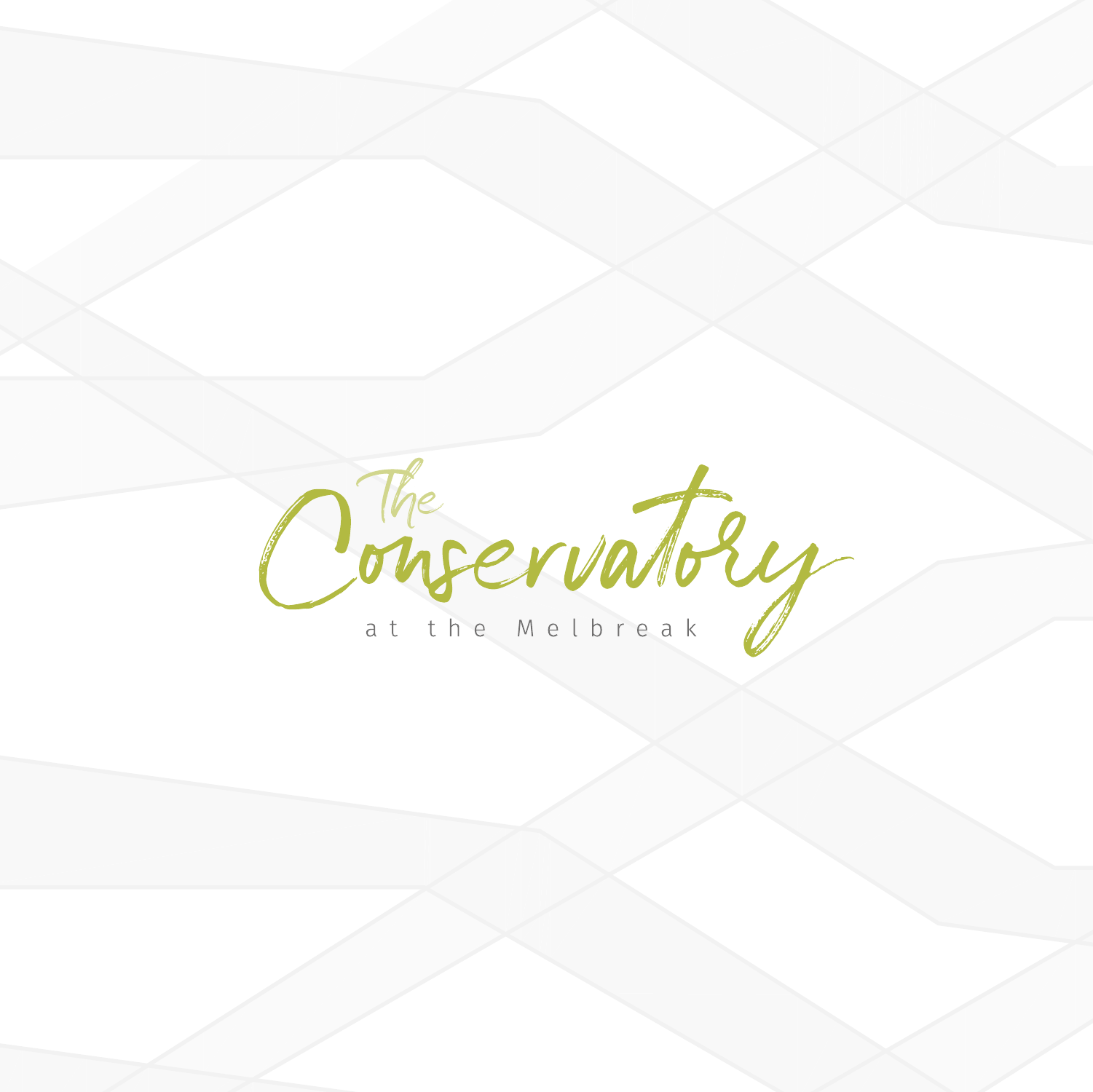Rich, but an easy drinking fruity red. Good with roast Maule Valley, Chile (C)

|    | <b>WHITE WINES</b>                                                                                                                                                                                                                                                             | 125ml | <b>175ml</b> | <b>250ml</b> | 75cl  |                                                                                                                                                                                                                                                                                 | <b>RED WINES</b>                                                                                                                                                                                                       | <b>125ml</b> | <b>175ml</b> | <b>250ml</b> | <b>75cl</b> |
|----|--------------------------------------------------------------------------------------------------------------------------------------------------------------------------------------------------------------------------------------------------------------------------------|-------|--------------|--------------|-------|---------------------------------------------------------------------------------------------------------------------------------------------------------------------------------------------------------------------------------------------------------------------------------|------------------------------------------------------------------------------------------------------------------------------------------------------------------------------------------------------------------------|--------------|--------------|--------------|-------------|
| 1. | Villa Trendi - Pinot Grigio<br>This wine is made entirely from Pinot Grigio grapes.<br>Dry, crisp and refreshing, with good depth and concentration.<br>Venezzi, Italy (1)                                                                                                     | 3.50  | 4.75         | 6.50         | 18.95 | 6.                                                                                                                                                                                                                                                                              | Rioja Vega Crianza - Tempranillo<br>Soft and fruity with delicious cherry/berry fruit balanced with<br>a hint of spice and a long finish, as you would expect from this<br>excellent classic wine.<br>Rioja, Spain (C) | 4.25         | 5.75         | 7.25         | 22.95       |
| 2. | Rioja Vega Blanco - Viura<br>Not quite as well known as its red counterpart, this dry but fruity<br>white wine is great with light meals, vegetarian and fish dishes.<br>Rioja, Spain (2)                                                                                      | 3.50  | 4.75         | 6.50         | 18.95 | 7.                                                                                                                                                                                                                                                                              | Gran Rosso - Negroamaro Primitivo<br>Intense, full and complex with dark chocolate and<br>blackcherry character. A wonderful food wine with<br>plenty of body and structure for hearty dishes.<br>Salento, Italy (D)   | 4.25         | 5.75         | 7.75         | 22.95       |
| 3. | Racine Picpoul de Pinet - Picpoul<br>This old-fashioned Languedoc grape produces wonderfully crisp,<br>citrussy wines with great minerality and a taut, underlying acidity.<br>Perfect accompaniment to all fish and seafood dishes.<br>Coteaux de Languedoc, France (1)       | 4.50  | 6.50         | 8.50         | 23.95 | 8.                                                                                                                                                                                                                                                                              | Uvas Del Sol - Malbec Reserva<br>This classic Malbec is dark violet with blue hues. On the nose<br>it has reminiscent of ripe red and black fruits as cherries, plums<br>and blackberries. Fruity and spicy finish.    | 4.50         | 6.50         | 8.50         | 23.95       |
| 4. | Paparuda - Sauvignon Blanc<br>Racy passion fruit, tangerine and gooseberry flavours are graceful and<br>elegant, with a lovely, alive mouth feel and a medium body. A zingy<br>acidity adds to the elegance, and the flavours echo on the finish.<br>Transylvania, Romania (2) | 3.75  | 5.50         | 7.25         | 20.95 | Andean foothills, Argentina (D)<br>9.<br>Aldridge Estate - Shiraz Cabernet<br>A rich and spicy red from South East Australia with good depth<br>of colour and generous fruit character. A versatile wine;<br>remarkable for its compatibility with a wide diversity of cuisine. |                                                                                                                                                                                                                        | 3.75         | 5.50         | 7.25         | 20.95       |
| 5. | Le Grand Noir - Chardonnay<br>This is a fresh pine appley wine with a subtle hint of oak and a touch<br>of mango and ginger. Super food friendly but great by itself too<br>Languedoc, France (3)                                                                              | 3.75  | 5.50         | 7.25         | 20.95 | 10.                                                                                                                                                                                                                                                                             | South East Australia (C)<br>La Lejania Reserve - Merlot<br>Rich, but an easy drinking fruity red. Good with roasts and steaks.<br>Maule Valley Chile (C)                                                               | 3.50         | 4.75         | 6.50         | 18.95       |

## 7. Gran Rosso - Negroamaro Primitivo

## 8. Uvas Del Sol - Malbec Reserva

## 9. Aldridge Estate **-** Shiraz Cabernet

## 10. La Lejania Reserve - Merlot

|                                   | 125ml | <b>175ml</b> | <b>250ml</b> | 75cl  |
|-----------------------------------|-------|--------------|--------------|-------|
| nced with<br>t from this          | 4.25  | 5.75         | 7.25         | 22.95 |
|                                   | 4.25  | 5.75         | 7.75         | 22.95 |
| the nose<br>rries, plums          | 4.50  | 6.50         | 8.50         | 23.95 |
| good depth<br>ine;<br>of cuisine. | 3.75  | 5.50         | 7.25         | 20.95 |
| ts and steaks.                    | 3.50  | 4.75         | 6.50         | 18.95 |

TASTING CODE Dry  $1 \leftarrow \rightarrow 5$  Off-Dry Please ask at the bar for ABV's Light Body  $A \rightarrow E$  Full Body  $\rightarrow$  Products and prices correct at time of printing but may be subject to change.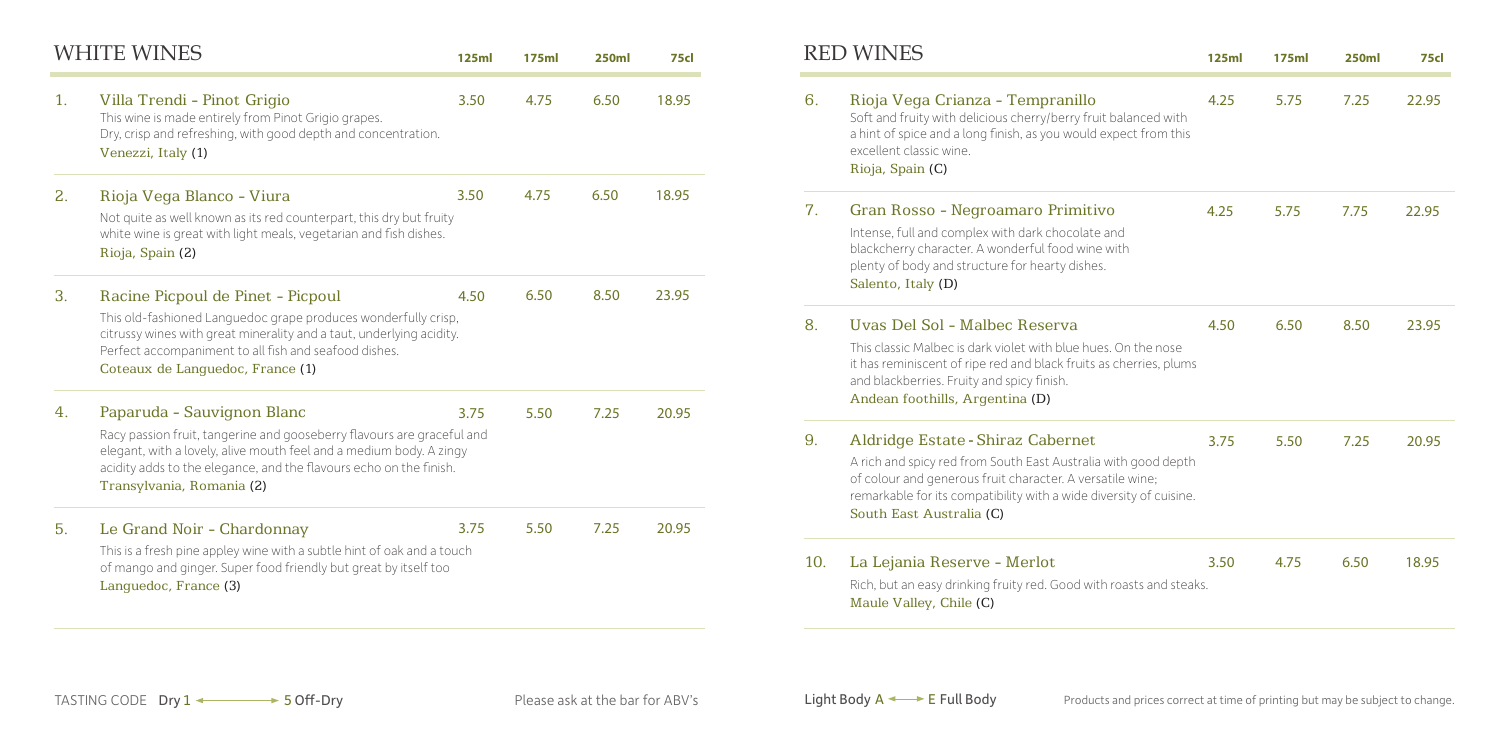| Estrella Dam<br>Premium Spanish lager   | £5.25 |
|-----------------------------------------|-------|
| Kirin Ichiban<br>Premium Japanese Lager | £4.50 |
| Shipyard - India Pale Ale               | £4.25 |
| Wainwright - Golden Ale                 | £4.50 |
| <b>Kingston Press</b>                   | £3.75 |
| <b>Guinness</b>                         | £4.25 |
| <b>Guest Ale</b>                        | £4.50 |

| £3.95 |
|-------|
| £3.95 |
| £3.25 |
| £3.95 |
| £3.95 |
| £3.95 |
| £4.95 |
| £4.95 |
| £3.95 |
| £3.95 |

|     | <b>ROSE WINES</b>                                                                                                                                              | 125ml | 175ml | <b>250ml</b> | 75cl  |
|-----|----------------------------------------------------------------------------------------------------------------------------------------------------------------|-------|-------|--------------|-------|
| 11. | Amanti - Pinot Grigio Rose<br>A crisp rose wine reminiscent of strawberry fruit flavours.<br>Lombardy, Italy (2)                                               | 3.95  | 5.75  | 7.50         | 21.95 |
| 12. | Tracker Jack - White Zinfandel<br>Juicy yet elegant, soft and creamy, medium-bodied in style.<br>California, USA (5)                                           | 3.50  | 4.75  | 7.50         | 18.95 |
| 17. | Whispering Angel Cote de Provence Rose<br>Delicate with notes of grapefruit redcurrant and peach.<br>France (2)                                                | 5.75  | 8.75  | 11.50        | 32.95 |
|     | <b>BUBBLES</b>                                                                                                                                                 |       |       |              | 75cl  |
| 13. | Jean Pierre Marniquet Carte D'or Champagne<br>Classic, elegant champagne. Delicate and dry with a crisp flavour and fresh lemony aroma.<br>Epernay, France (1) |       |       |              | 45.00 |
| 14. | <b>Exton Park Brut Reserve</b><br>Savoury notes of brioche & baked apple, with a mineral freshness.<br>England (2)                                             |       |       |              | 59.00 |
| 15. | <b>Exton Park Brut Reserve Rose</b><br>Delicate & dry. White peach, red berries & a floral finish.<br>England (2)                                              |       |       |              | 59.00 |
| 16. | Veuve Clicquot Yellow Label<br>White fruits followed by toasted brioche and vanilla, with a streak of minerality and racy acidity.<br>France (1)               |       |       | 65.00        |       |
| 17. | <b>Prosecco Botter</b><br>An attractive biscuity nose, leading onto a bright fruity palate with hints of pears and melon.<br>Italy $(2)$                       |       |       |              | 25.00 |
| 18. | Tiamo Prosecco Single Serve (200ml)<br>Well balanced, light bodied and harmonious on the palate.<br>Italy $(2)$                                                |       |       |              | 6.25  |

# DRAUGHT BEERS, ALES AND CIDER

**Contract** 

| Estrella Dam<br>Premium Spanish lager           | £5.25          |
|-------------------------------------------------|----------------|
| Kirin Ichiban<br>Premium Japanese Lager         | £4.50          |
| Shipyard - India Pale Ale                       | £4.25          |
| Wainwright - Golden Ale                         | £4.50          |
| <b>Kingston Press</b>                           | £3.75          |
| <b>Guinness</b>                                 | £4.25          |
| <b>Guest Ale</b>                                | £4.50          |
| <b>Brewdog Punk IPA</b>                         | £3.95          |
| Brewdog Vagabond Gluten Free Beer<br>Damm Lemon | £3.95<br>£3.25 |
| Daura Damm Gluten Free                          | £3.95          |
| <b>Free Damm</b>                                | £3.95          |
| Corona                                          |                |
|                                                 | £3.95          |
| <b>Bluebird Bitter</b>                          | £4.95          |
|                                                 | £4.95          |
| <b>Loweswater Gold</b><br>Rekorderlig           | £3.95          |

Products and prices correct at time of printing but may be subject to change.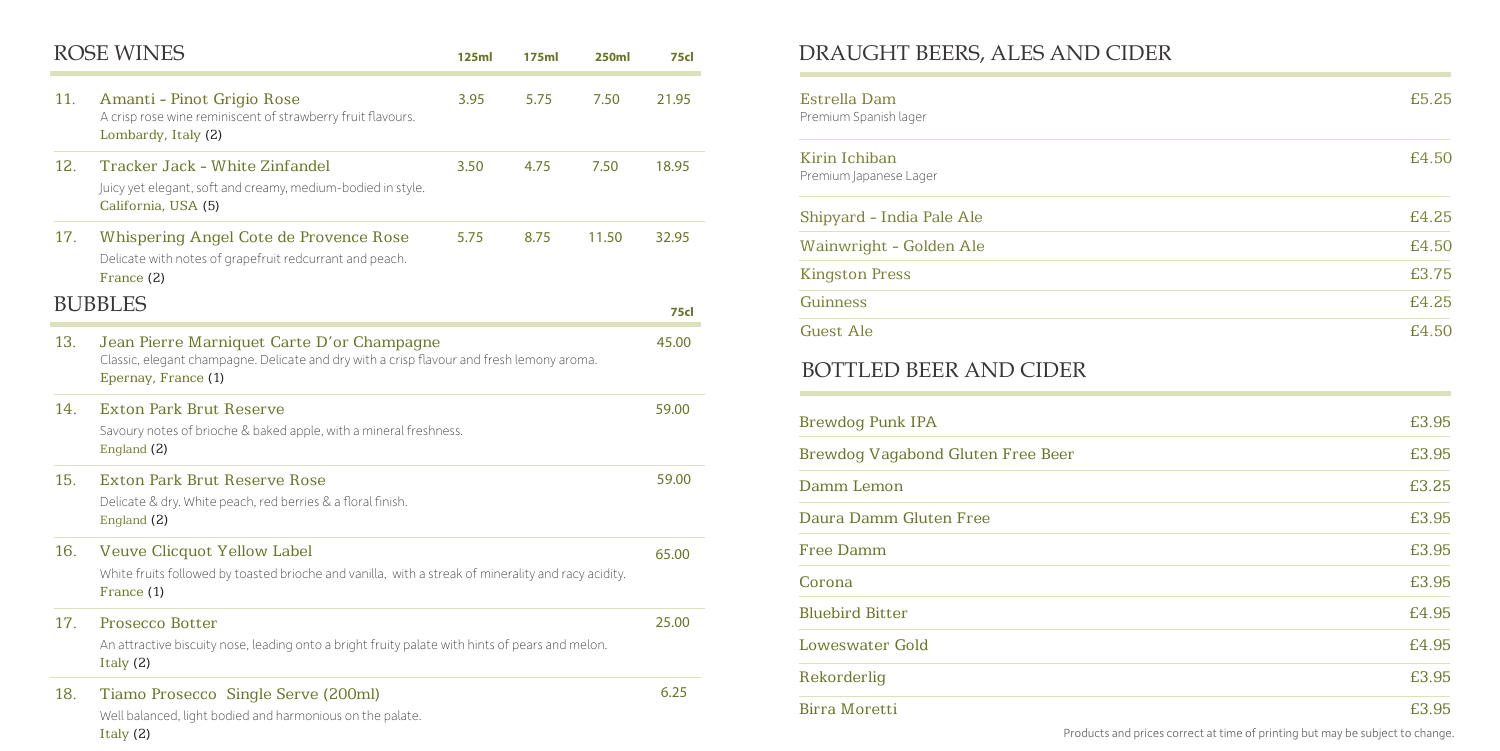# BLENDED SCOTCH & IRISH WHISKY

| Grouse                                      | £3.25 |
|---------------------------------------------|-------|
| <b>Haig Club</b>                            | £3.75 |
| Jameson                                     | £3.95 |
| <b>BRANDY</b>                               |       |
| Courvoisier                                 | £3.95 |
| <b>Remy Martin</b>                          | £4.75 |
| <b>RUM</b>                                  |       |
| <b>Bacardi</b>                              | £3.25 |
| Havana Club                                 | £3.25 |
| <b>Morgan's Spiced Rum</b>                  | £3.25 |
| <b>SPIRITS</b>                              |       |
| Archers - Peach Schnapps, Southern Comfort, |       |
| Pimm's No 1 Cup, Martini - Extra Dry        | £3.50 |
| <b>Jack Daniels</b>                         | £3.50 |
| <b>LIQUEURS</b>                             |       |
| Midori - melon liqueur                      | £3.25 |
| Baileys, Tia Maria, Disaronno               | £3.25 |
| <b>Grand Marnier</b>                        | £3.50 |
| <b>SHERRY AND PORT</b>                      |       |
|                                             |       |

## DRAUGHT SOFT DRINKS AND MIXERS

Pepsi Max, Tango, Lemonade and Soda Water from 0.75

# VODKA

| $\sqrt{U}$                                                 |            |
|------------------------------------------------------------|------------|
| Smirnoff                                                   | £3.25      |
| <b>Standing Stones - locally distilled</b>                 | £3.25      |
| Lakes Distillery – locally distilled                       | £3.25      |
| <b>Grey Goose</b>                                          | £3.75      |
| <b>Speciality: Toffee</b>                                  | £3.25      |
| <b>MALT WHISKY</b>                                         |            |
| Jura                                                       | £4.25      |
| Lagavulin                                                  | £4.75      |
| Laphroig                                                   | £4.75      |
| <b>Monkey Shoulder</b>                                     | £3.95      |
| <b>Talisker</b>                                            | £4.25      |
| The Lakes Distillery Single Malt - locally distilled       | £5.25      |
| Please ask a member of staff for our Gin and Cocktail Menu |            |
| BOTTLED SOFT DRINKS AND MIXERS                             |            |
| <b>Fever Tree Tonics &amp; Mixers</b>                      | £2.25      |
| <b>Coca Cola and Diet Coke</b>                             | £2.50      |
| <b>Still and Sparkling Water</b>                           | from £1.95 |
| Appletiser                                                 | £2.75      |
|                                                            |            |

| <b>J20</b> | £2.75 |
|------------|-------|

Products and prices correct at time of printing but may be subject to change.